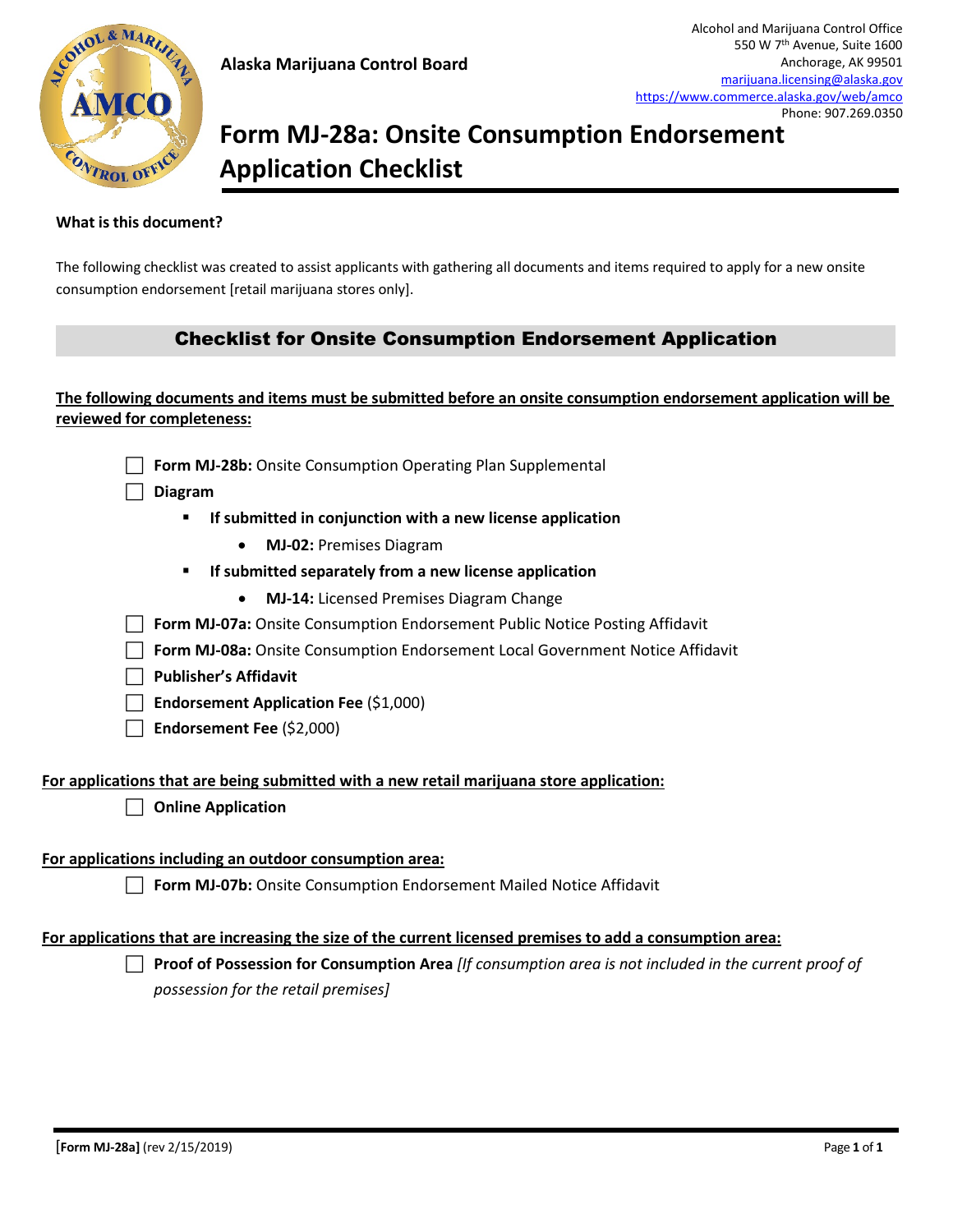

## **Form MJ-28b: Onsite Consumption Marijuana Retail Endorsement Operating Plan Supplemental**

#### **What is thisform?**

An operating plan supplemental form is required for all retail marijuana establishments seeking an onsite consumption endorsement. Applicants should review **Alaska Regulation 306.370.** This form will be used to document how an applicant intends to meet the requirements of the regulation.

#### **What must be covered in this operating plan supplemental?**

Applicants must identify how the proposed onsite consumption premises will comply with applicable statutes and regulations regarding the following:

- Security [in addition to what is required for a retail store].
- Ventilation [if consumption by inhalation is to be permitted].
- Monitoring overconsumption.
- Disposal or packaging of unconsumed marijuana.
- Prevention of the introduction of marijuana products not sold by the retail marijuana store or products not sold for onsite consumption.

**This form must be completed and submitted to AMCO's main office before any new onsite consumption endorsement application will be considered complete.**

### Section 1 – Establishment & Contact Information

Enter information for the business seeking to be licensed, as identified on the license application.

| Licensee:                 | . .<br><b>MJ License #:</b> |        |      |  |
|---------------------------|-----------------------------|--------|------|--|
| <b>License Type:</b>      |                             |        |      |  |
| <b>Doing Business As:</b> |                             |        |      |  |
| <b>Premises Address:</b>  |                             |        |      |  |
| City:                     | State:                      | Alaska | ZIP: |  |

| <b>Mailing Address:</b> |        |        |      |  |
|-------------------------|--------|--------|------|--|
| City:                   | State: | Alaska | ZIP: |  |

| <b>Designated Licensee:</b> |                    |  |
|-----------------------------|--------------------|--|
| <b>Main Phone:</b>          | <b>Cell Phone:</b> |  |
| Email:                      |                    |  |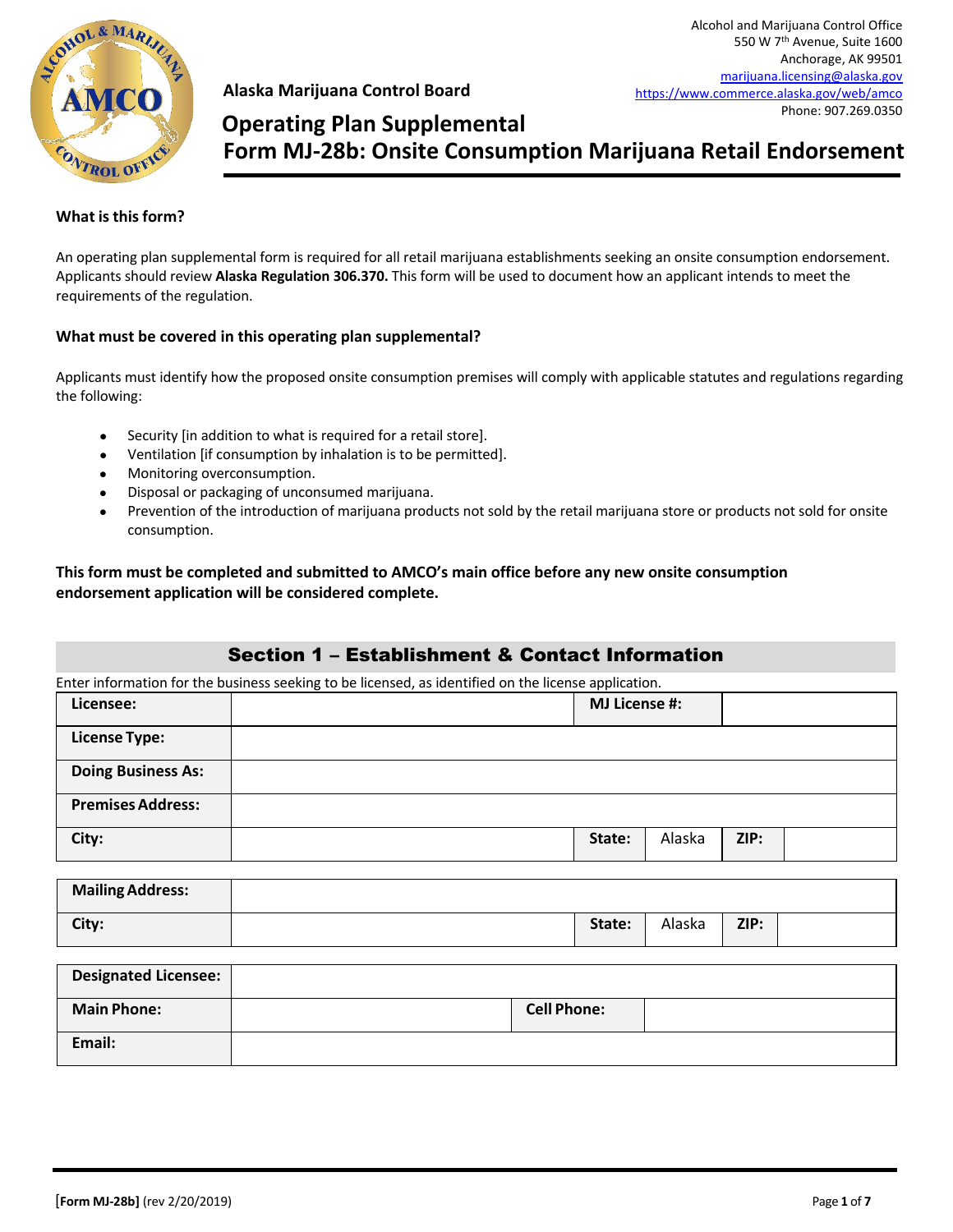

## Section 1 – Freestanding

#### **Freestanding Licensed Retail Store (3 AAC 306.370(a) and AS 18.35.301(i)(1))**

Please read the definition of "Freestanding" as defined in AS 18.35.301(i)(1) below-

*"freestanding" means a building that is not supported by another structure and does not share ventilation or internal air space with an adjoining structure and smoke from the building cannot travel into the adjoining structure.* 

You must be able to certify the statements below. Read the following and then sign your initials in the box to the right: Initials

**1.1- I certify that the location for which I am requesting this endorsement is "freestanding" as defined by AS 18.35.301(i)(1).** 

**1.2- I certify that I have attached to this operating plan a photo of each side of the exterior of my building that show it meets the definition of "freestanding."** 

## Section 2 – Security

**Security (3 AAC 306.370(d)(1)(A)) and 3 AAC 306.370 (c)(1)**

**2.1. Describe the equipment in place (doors and locks) that will provide security for your consumption space, including access points and windows:**

**2.2. Describe how you will prevent diversion of marijuana and marijuana product from your consumption area:**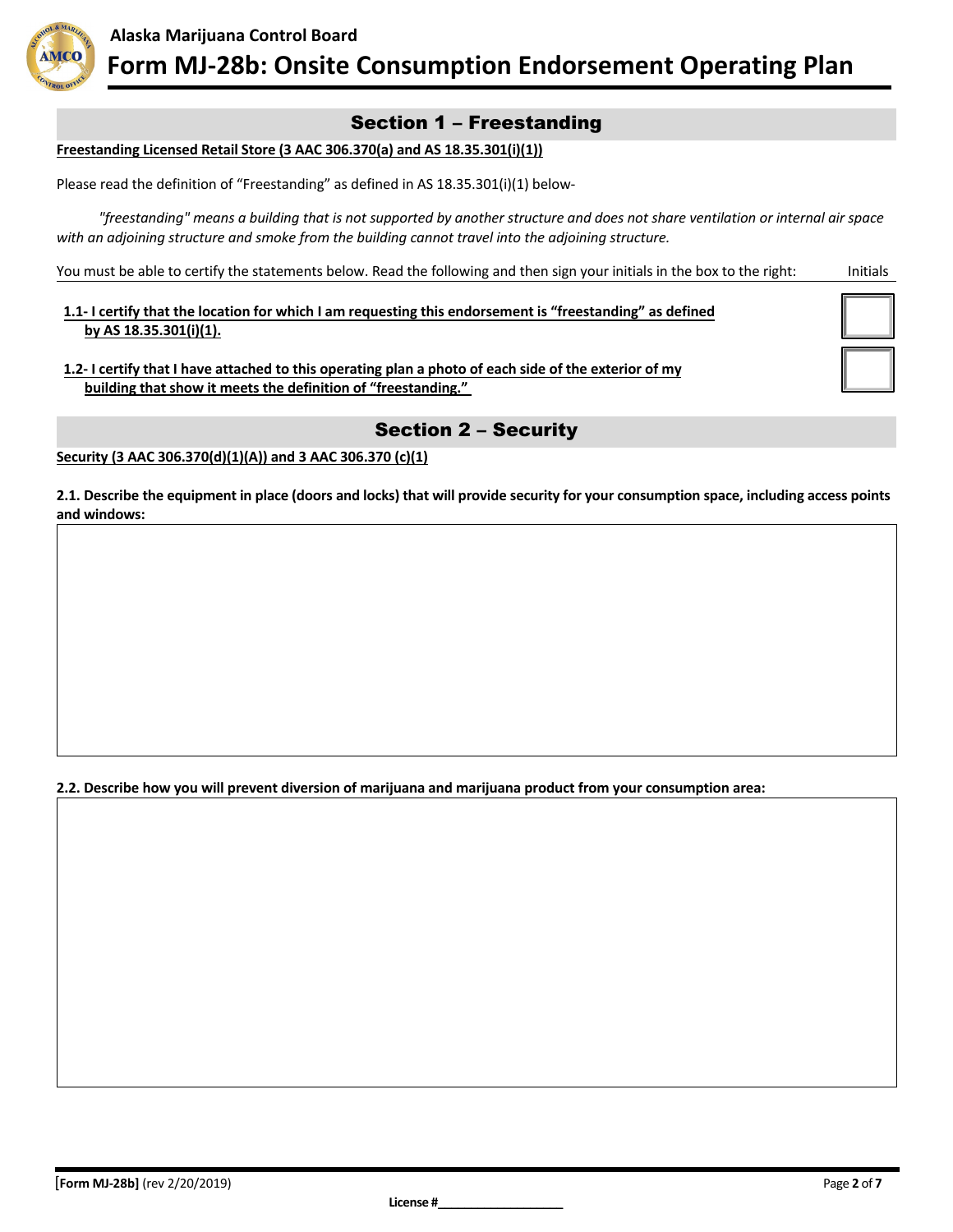

**2.3. Describe how you will prevent access by persons under the age of 21 to your consumption area:**

**2.4. Describe how the consumption area shall be isolated from the other areas of the retail marijuana store:**

You must be able to certify the statement below. Read the following and then sign your initials in the box to the right: Initials

**2.5. The proposed area(s) for consumption are clearly identified on Form MJ-02: Premises Diagram or MJ-14: Premises Diagram Change that is submitted with this application.**

Answer "Yes" or "No" to the following question: Yes No

☐ ☐

**2.6 Will the consumption area be outdoors?**

**If "Yes", describe the outdoor structure(s) or the expanse of open or clear ground and how it is fully enclosed by a sight-obscuring wall or fence:**

#### **2.7. Describe the neighboring uses and state why an outdoor consumption area is compatible with the surrounding area:**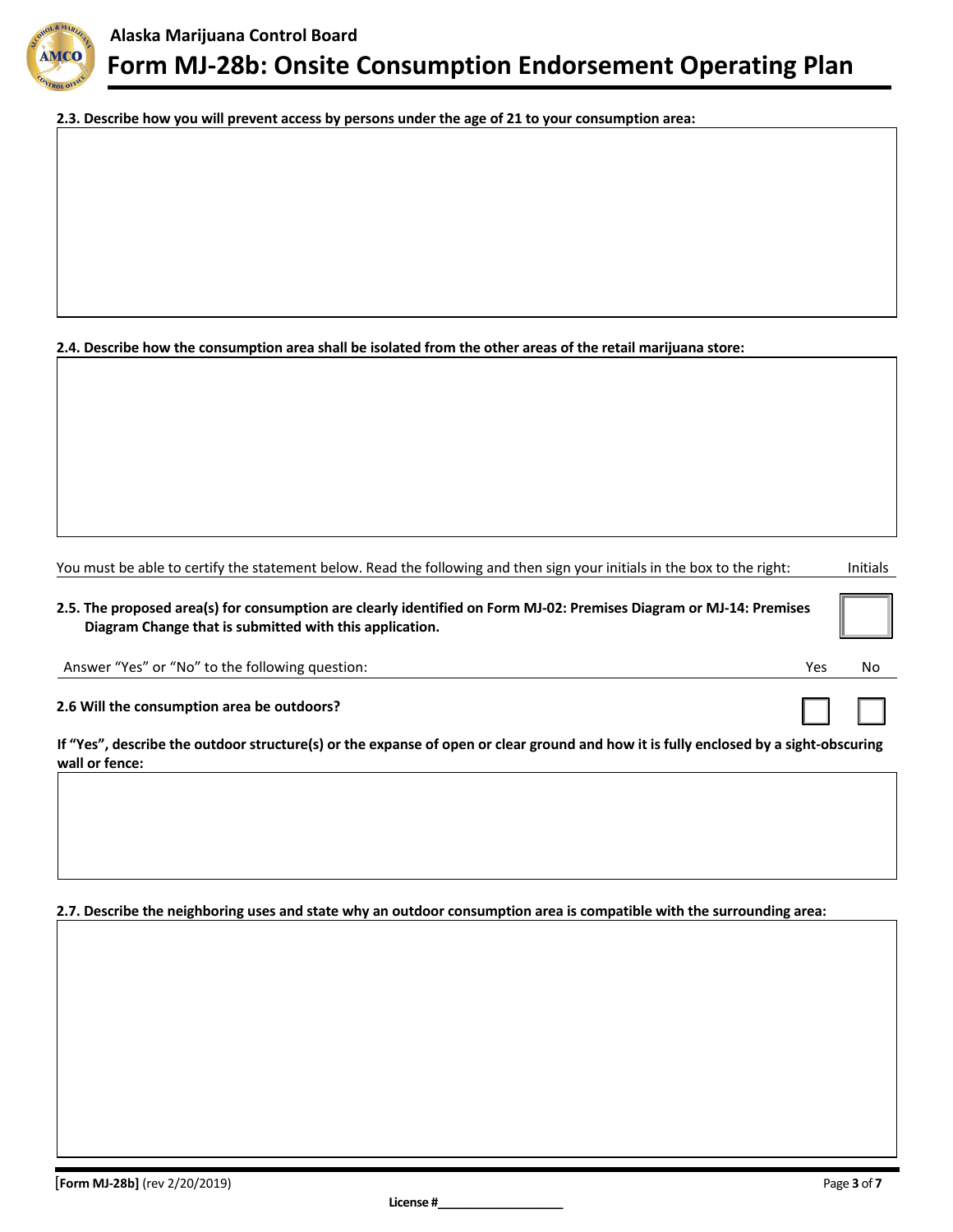

## Section 3 – Ventilation

#### **Ventilation (3 AAC 306.370(d)(1)(B))**

If you are proposing an indoor marijuana consumption area, you must be able to certify the statements below. Read the following and then sign your initials in the box to the right: Initials in the box to the right: Initials in the box to the right: Initials in the box to the right: Initials in the box to the right: Initials in the box to

**I certify that I have attached to this form ventilation plans that:**

- **3.1 Show a ventilation system for the marijuana consumption area that is separate from the remainder of the retail store**
- **3.2 Signed and approved by a licensed mechanical engineer.**
- **3.3 Sufficient to remove visible smoke.**
- **3.4 Consistent with all applicable building codes and ordinances.**

## Section 4 – Overconsumption

**Monitoring Overconsumption (3 AAC 306.370(d)(1)(C))**

**4.1. Describe the policies and procedures that will be used to monitor overconsumption of marijuana or marijuana product:**

## Section 5 – Repackaging or Disposal

**Repackaging or Disposal (3 AAC 306.370(d)(1)(D))**

**5.1. Describe how you will dispose of or repackage unconsumed marijuana or marijuana product in accordance with 3AAC 306.740 and 3AAC 306.345:**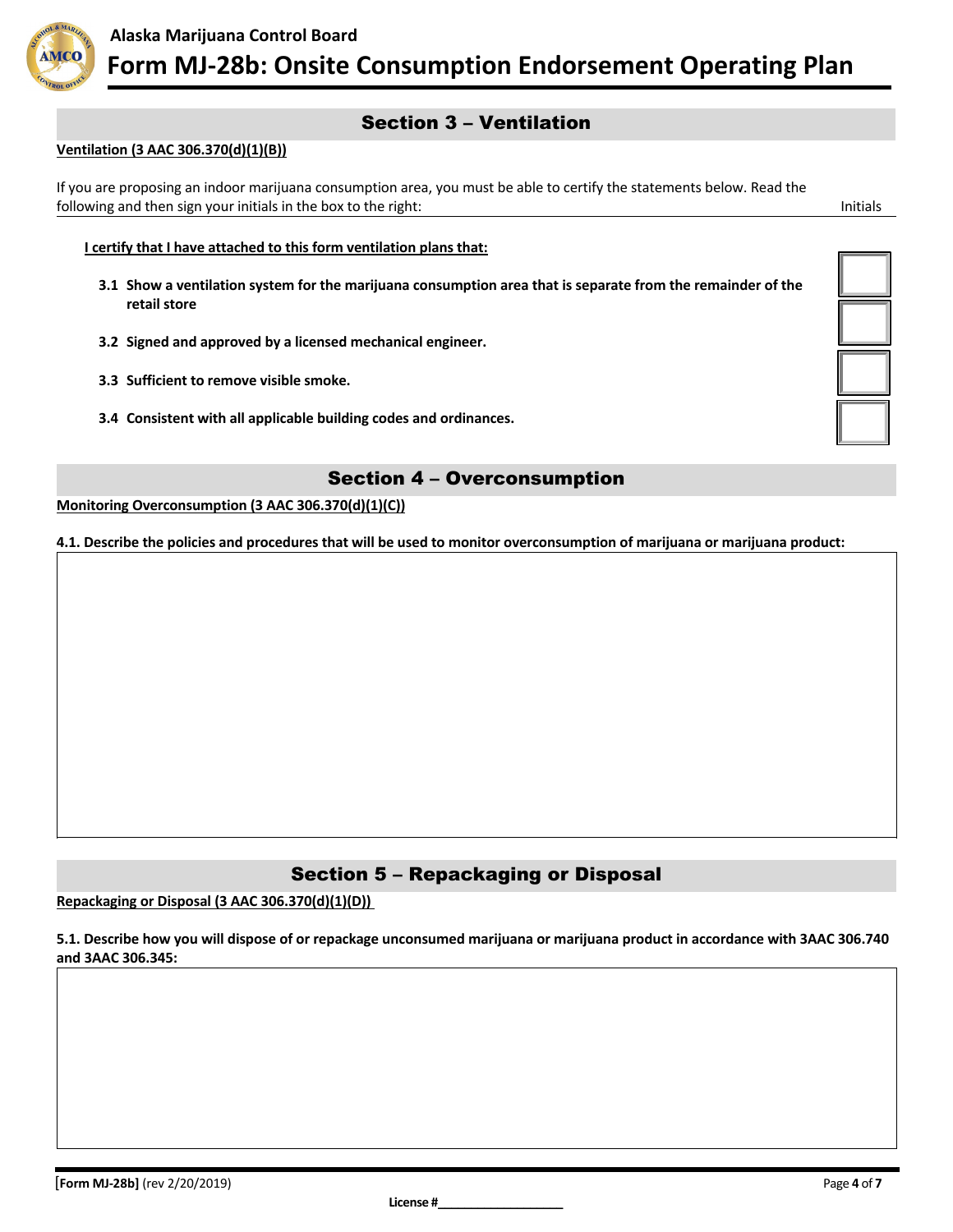

## Section 6 – Prevention of Introduction

**Prevention of Introduction (3 AAC 306.370(d)(1)(E))**

**6.1. Describe your policies and procedures to ensure marijuana from a source other than your retail marijuana store is not introduced to your consumption area:**

**6.2 Describe your policies and procedures to ensure that marijuana from your retail marijuana store that is not intended for onsite consumption is not introduced into your consumption area:**

## Section 7 – Dosage and Safety Information

**Written Materials (3 AAC 306.370(e)(4))**

You must be able to certify the statement below. Read the following and then sign your initials in the box to the right: Initials

**7.1- I certify that I have attached copies of the written materials to be provided in the consumption area(s) to patrons at no cost that contain marijuana dosage and safety information for each type of marijuana or marijuana product to be sold for consumption at the marijuana consumption area.**

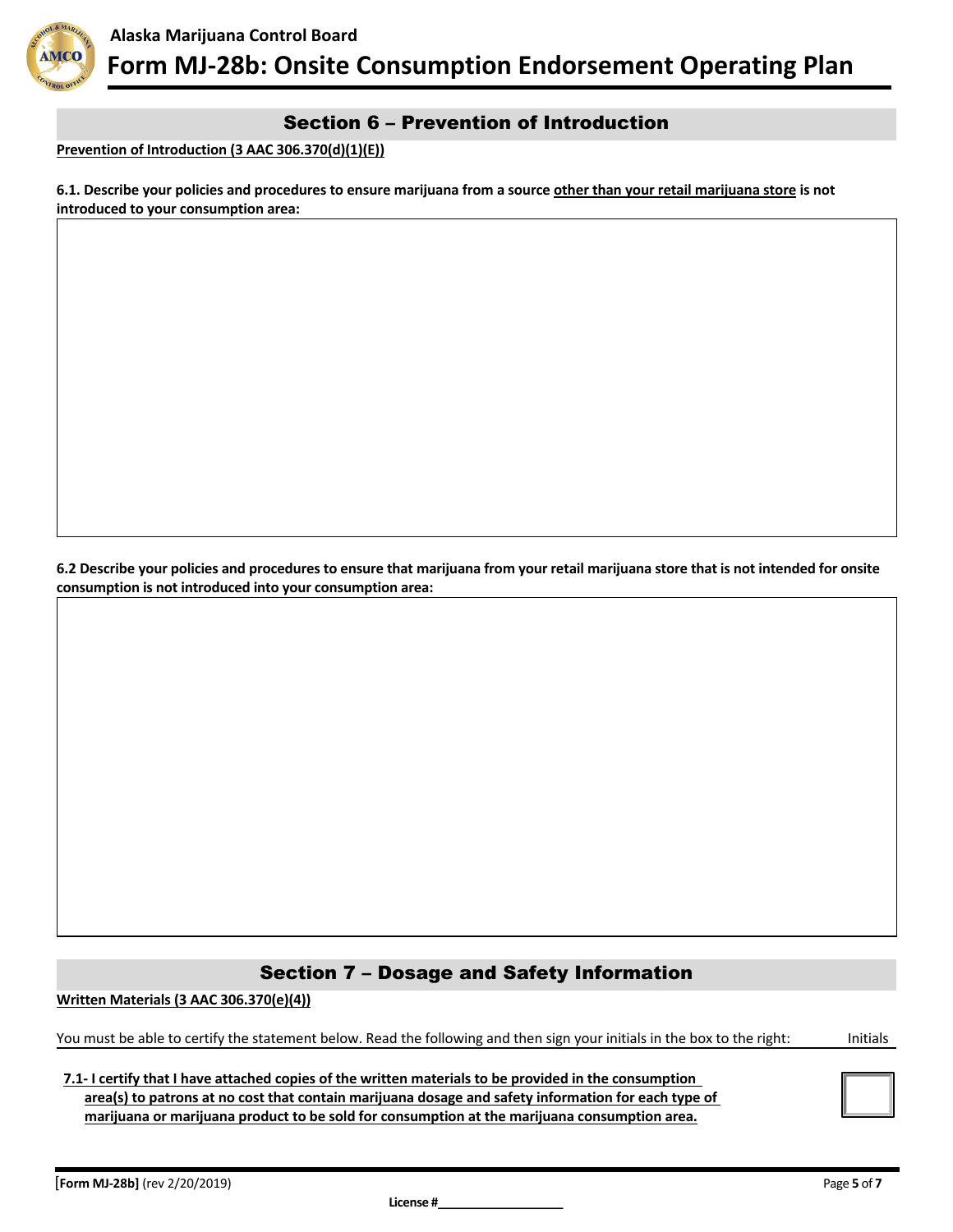

## Section 8 – Declaration

I declare under penalty of unsworn falsification that this form, including all accompanying schedules and statements, is true, correct, and complete.

\_\_\_\_\_\_\_\_\_\_\_\_\_\_\_\_\_\_\_\_\_\_\_\_\_\_\_\_\_\_\_\_\_\_\_\_\_\_\_\_ \_\_\_\_\_\_\_\_\_\_\_\_\_\_\_\_\_\_\_\_\_\_\_\_\_\_\_\_\_\_\_\_\_\_\_\_\_\_\_\_

Signature of licensee Notary Public in and for the State of Alaska

\_\_\_\_\_\_\_\_\_\_\_\_\_\_\_\_\_\_\_\_\_\_\_\_\_\_\_\_\_\_\_\_\_\_\_\_\_\_\_\_ My commission expires: \_\_\_\_\_\_\_\_\_\_\_\_\_\_\_\_\_\_\_\_

Printed name of licensee

Subscribed and sworn to before me this \_\_\_\_\_ day of \_\_\_\_\_\_\_\_\_\_\_\_\_\_\_\_\_\_\_\_\_\_\_\_\_\_\_, 20\_\_\_\_\_.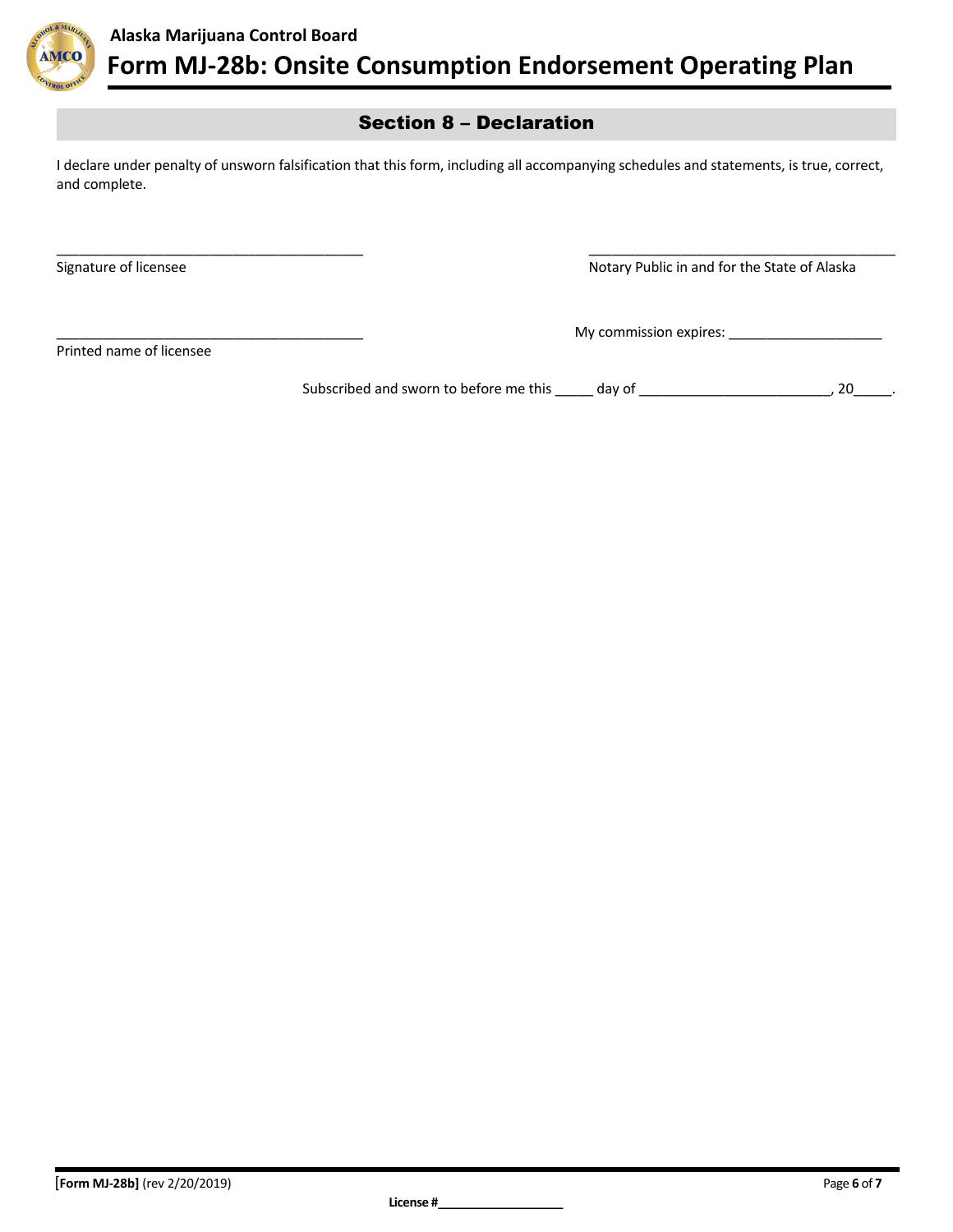

**(Additional Space as Needed):**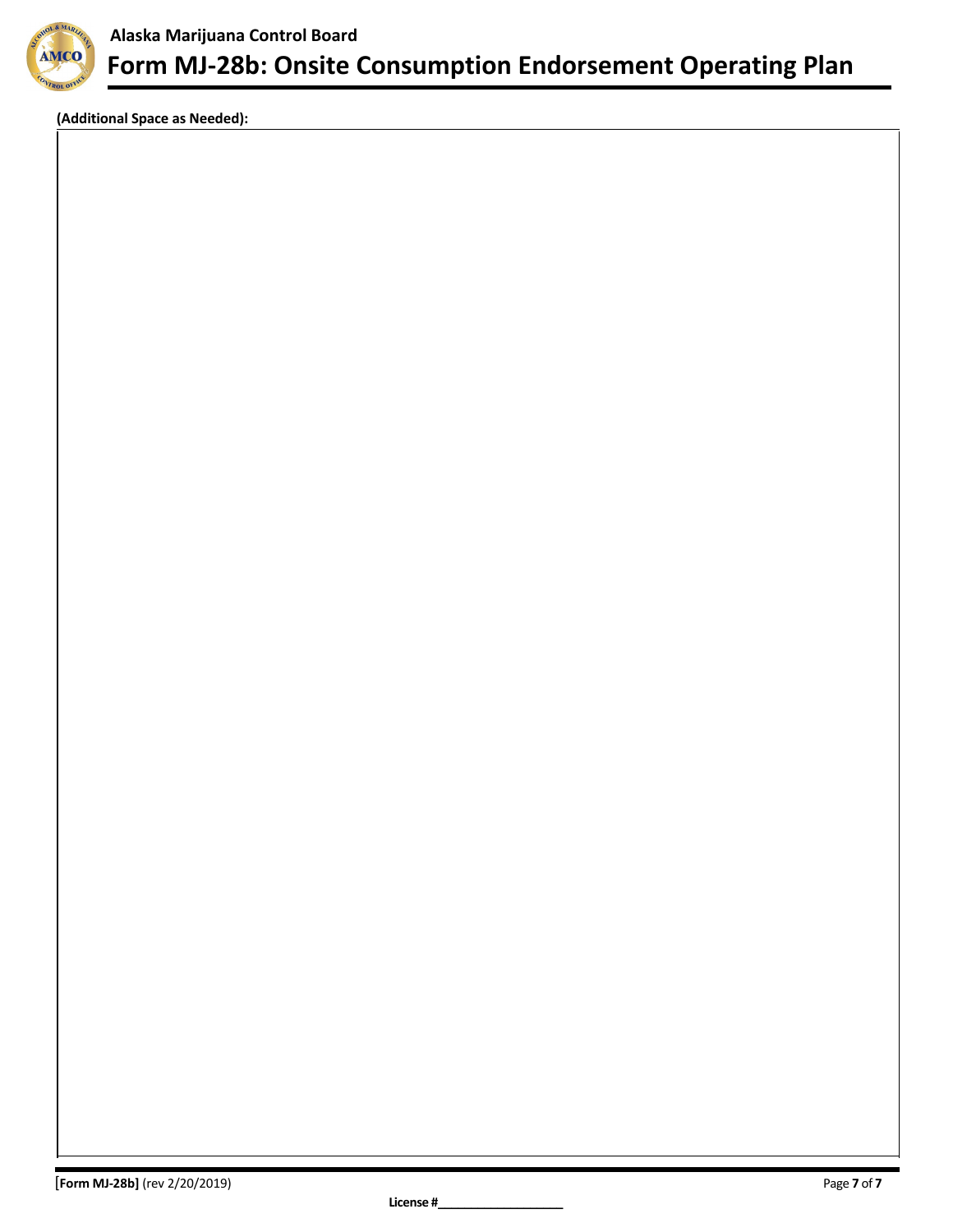

# **Onsite Consumption Endorsement Form MJ-07a: Public Notice Posting Affidavit**

#### **What isthisform?**

A public notice posting affidavit is required for all onsite consumption endorsement applications per 3 AAC 306.020(b)(10). After initiating an onsite consumption endorsement application, an applicant must give notice of the application to the public by posting a true copy of the Public Notice for ten (10) days at the location of the proposed licensed premises and one other conspicuous location in the area of the proposed premises, per 3 AAC 306.025(b)(1). **The required notice must be completed within the 90 days immediately preceding the submittal of all application documents and fees.** 

## Section 1 – Establishment Information

Enter information for the business seeking to be licensed, as identified on the license application.

| Licensee:                 |        | <b>License Number:</b> |      |  |
|---------------------------|--------|------------------------|------|--|
| <b>License Type:</b>      |        |                        |      |  |
| <b>Doing Business As:</b> |        |                        |      |  |
| <b>Premises Address:</b>  |        |                        |      |  |
| City:                     | State: |                        | ZIP: |  |

## Section 2 – Certification

I certify that I have met the public notice requirement set forth under 3 AAC 306.025(b)(1) by posting a copy of my onsite consumption endorsement application for the following 10-day period at the location of the proposed licensed premises and at the following conspicuous location in the area of the proposed premises:

Start Date: \_\_\_\_\_\_\_\_\_\_\_\_\_\_\_\_\_\_\_\_\_\_\_\_\_\_\_\_\_\_\_\_\_\_\_\_\_\_ End Date: \_\_\_\_\_\_\_\_\_\_\_\_\_\_\_\_\_\_\_\_\_\_\_\_\_\_\_\_\_\_\_\_\_\_\_\_\_\_

Other conspicuous location: \_\_\_\_\_\_\_\_\_\_\_\_\_\_\_\_\_\_\_\_\_\_\_\_\_\_\_\_\_\_\_\_\_\_\_\_\_\_\_\_\_\_\_\_\_\_\_\_\_\_\_\_\_\_\_\_\_\_\_\_\_\_\_\_\_\_\_\_\_\_\_\_\_\_\_\_\_\_\_\_\_\_\_\_\_\_

I declare under penalty of unsworn falsification that this form, including all accompanying schedules and statements, is true, correct, and complete.

\_\_\_\_\_\_\_\_\_\_\_\_\_\_\_\_\_\_\_\_\_\_\_\_\_\_\_\_\_\_\_\_\_\_\_\_\_\_\_\_ \_\_\_\_\_\_\_\_\_\_\_\_\_\_\_\_\_\_\_\_\_\_\_\_\_\_\_\_\_\_\_\_\_\_\_\_\_\_\_\_

Signature of licensee Notary Public in and for the State of Alaska

\_\_\_\_\_\_\_\_\_\_\_\_\_\_\_\_\_\_\_\_\_\_\_\_\_\_\_\_\_\_\_\_\_\_\_\_\_\_\_\_ My commission expires: \_\_\_\_\_\_\_\_\_\_\_\_\_\_\_\_\_\_\_\_

Printed name of licensee

Subscribed and sworn to before me this \_\_\_\_\_ day of \_\_\_\_\_\_\_\_\_\_\_\_\_\_\_\_\_\_\_\_\_\_\_\_\_\_\_\_, 20\_\_\_\_\_\_.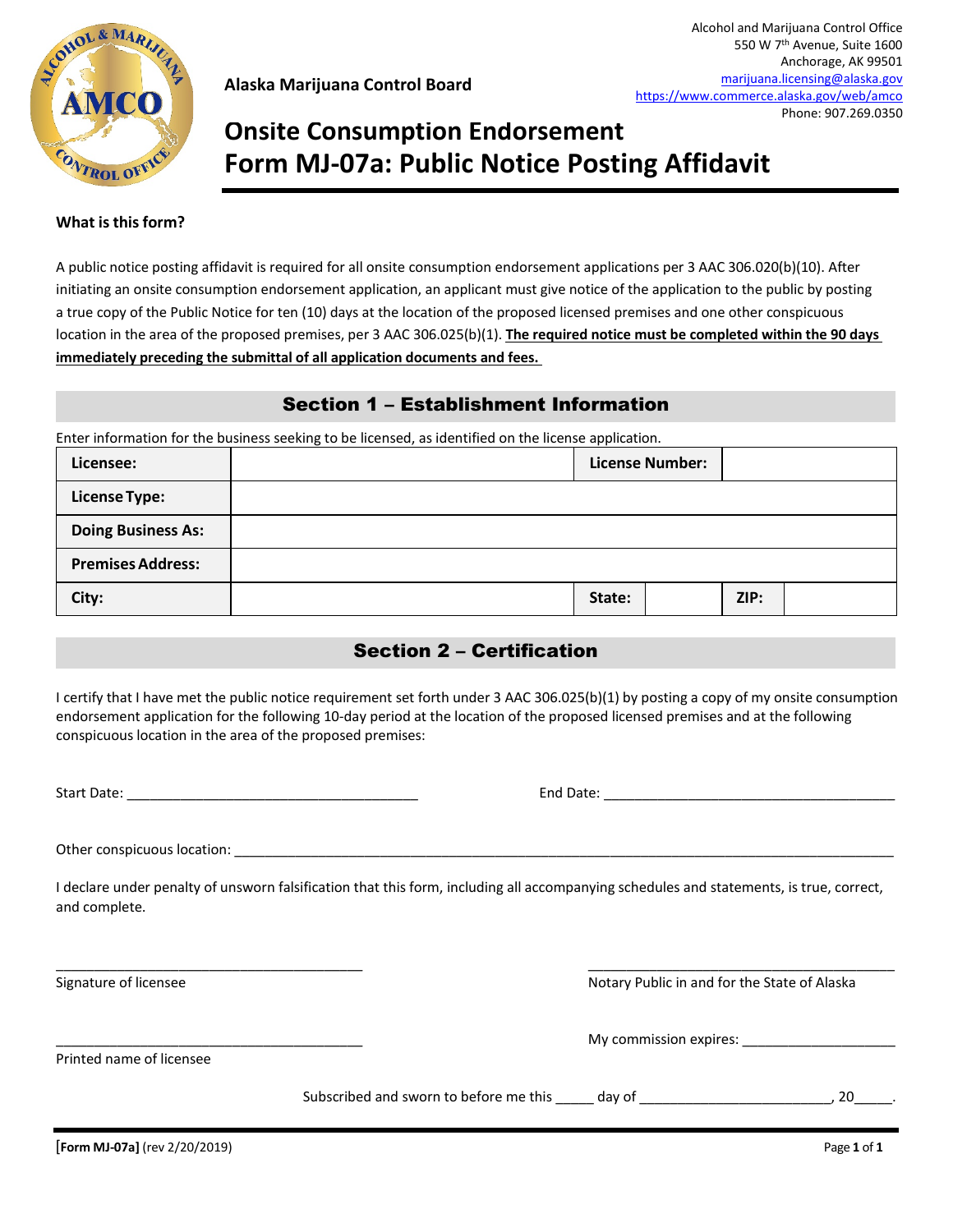

# **Form MJ-08a: Local Government Notice Affidavit Onsite Consumption Endorsement**

#### **What isthisform?**

A local government notice affidavit is required for all onsite consumption endorsement applications with a proposed premises that is located within a local government, per 3 AAC 306.025(b)(3). After initiating an consumption endorsement application, an applicant must give notice of the application to the public by submitting a copy of the Public Notice to each local government and any community council in the area of the proposed licensed premises for which the endorsement is being applied. For an establishment located inside the boundaries of city that is within a borough, both the city and the borough must be notified. **The required notice must be completed within the 90 days immediately preceding the submittal of all application documents and fees.**

## Section 1 – Establishment Information

Enter information for the business seeking to be licensed, as identified on the license application.

| Licensee:                 |        | <b>License Number:</b> |      |  |
|---------------------------|--------|------------------------|------|--|
| <b>License Type:</b>      |        |                        |      |  |
| <b>Doing Business As:</b> |        |                        |      |  |
| <b>Premises Address:</b>  |        |                        |      |  |
| City:                     | State: |                        | ZIP: |  |

### Section 2 – Certification

I certify that I have met the local government notice requirement set forth under 3 AAC 306.025(b)(3) by submitting a copy of my onsite consumption endorsement application to the following local government (LG) official(s) and community council (if applicable):

Local Government(s): \_\_\_\_\_\_\_\_\_\_\_\_\_\_\_\_\_\_\_\_\_\_\_\_\_\_\_\_\_\_\_\_\_\_\_\_\_\_\_\_\_\_\_\_\_\_\_\_\_\_\_\_\_\_\_\_\_\_ Date Submitted: \_\_\_\_\_\_\_\_\_\_\_\_\_\_\_\_\_\_

Name/Title of LG Official 1:  $\blacksquare$  Name/Title of LG Official 2:  $\blacksquare$ 

Community Council: \_\_\_\_\_\_\_\_\_\_\_\_\_\_\_\_\_\_\_\_\_\_\_\_\_\_\_\_\_\_\_\_\_\_\_\_\_\_\_\_\_\_\_\_\_\_\_\_\_\_\_\_\_\_\_\_\_\_ Date Submitted: \_\_\_\_\_\_\_\_\_\_\_\_\_\_\_\_\_\_ (Municipality of Anchorage and Matanuska-Susitna Borough only)

I declare under penalty of unsworn falsification that this form, including all accompanying schedules and statements, is true, correct, and complete.

\_\_\_\_\_\_\_\_\_\_\_\_\_\_\_\_\_\_\_\_\_\_\_\_\_\_\_\_\_\_\_\_\_\_\_\_\_\_\_\_ \_\_\_\_\_\_\_\_\_\_\_\_\_\_\_\_\_\_\_\_\_\_\_\_\_\_\_\_\_\_\_\_\_\_\_\_\_\_\_\_

Signature of licensee Notary Public in and for the State of Alaska

My commission expires:  $\Box$ 

Printed name of licensee

Subscribed and sworn to before me this day of  $\qquad \qquad$ , 20

[**Form MJ-08a]** (rev 2/20/2019) Page **1** of **1**